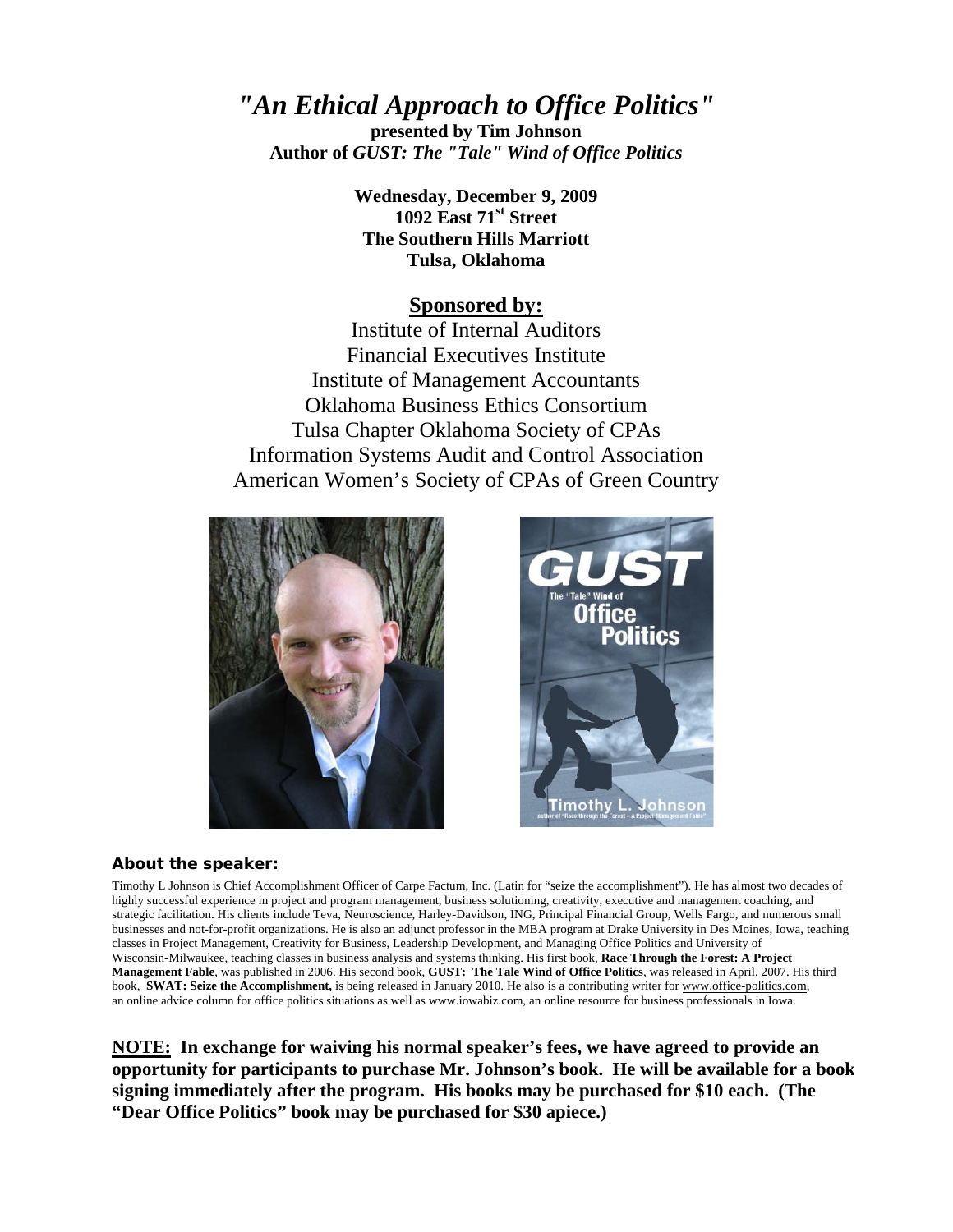*General Disclaimer: While OK Ethics sponsored this presenter, Mr. Johnson's observations and comments are his own views and opinions. They do not constitute the opinion or policies of OK Ethics or any of its members. Additionally, all OK Ethics presenters are respectfully requested to avoid profanity, preaching, politics and selfpromotion during their lectures.* 

*Members of the Oklahoma Business Ethics Consortium frequently share information concerning various issues and developments that may have legal implications. The discussions, commentary, and handouts at OK Ethics meetings or presentations to other organizations are for general informational purposes only. They cover only some aspects of the subject topic, and do not constitute a complete legal analysis of the topic or how it might apply to any particular set of facts. Before taking any action based on information presented during a Consortium event, participants are encouraged to consult a qualified attorney.* 

*CPE certificates are being provided by the Oklahoma Society of CPA's and OK Ethics is not responsible for Oklahoma Accountancy Board recordkeeping requirements.* 

### **What do you mean, "I started it"?**

 You've been there. You know you have. You're plugging along, doing your job, making progress, and then all of a sudden… BAM! You feel like the victim of a hit-andrun (and to some extent, you are). You've just been nailed by office politics.

 Many will tuck their tails between their legs, chalk it up to a bad experience, and try to salvage what they can. Those who bother to investigate may hear the accusation that they themselves started the whole mess. This is where the real confusion begins. You ask yourself how one could be both the victim AND perpetrator of office politics.

 In this economy and job market, it is an imperative skill to master the art AND science of office politics. Instead of "fight or flight," one must look at office politics as a process to be solved rather than as a fight to be won. And it can be solved ethically and morally.

 During this presentation, Timothy Johnson will share the process of using GUST to understand your office politics situations better. You'll see how much control you have over the GAME, learn the importance of UNDERSTANDING the players and motives, determine the best STRATEGY for addressing your specific situation, and then figure out how to TAKE ACTION without compromising your integrity.

 We all face office politics situations. From bullies who overstep their bounds to office prima donnas who think everything revolves around their egos, from passive-aggressive types to saboteurs, you'll see new approaches for framing and handling your office politics situations. The real value is learning how to treat office politics as a proactive strategic tool rather than a reactive weapon.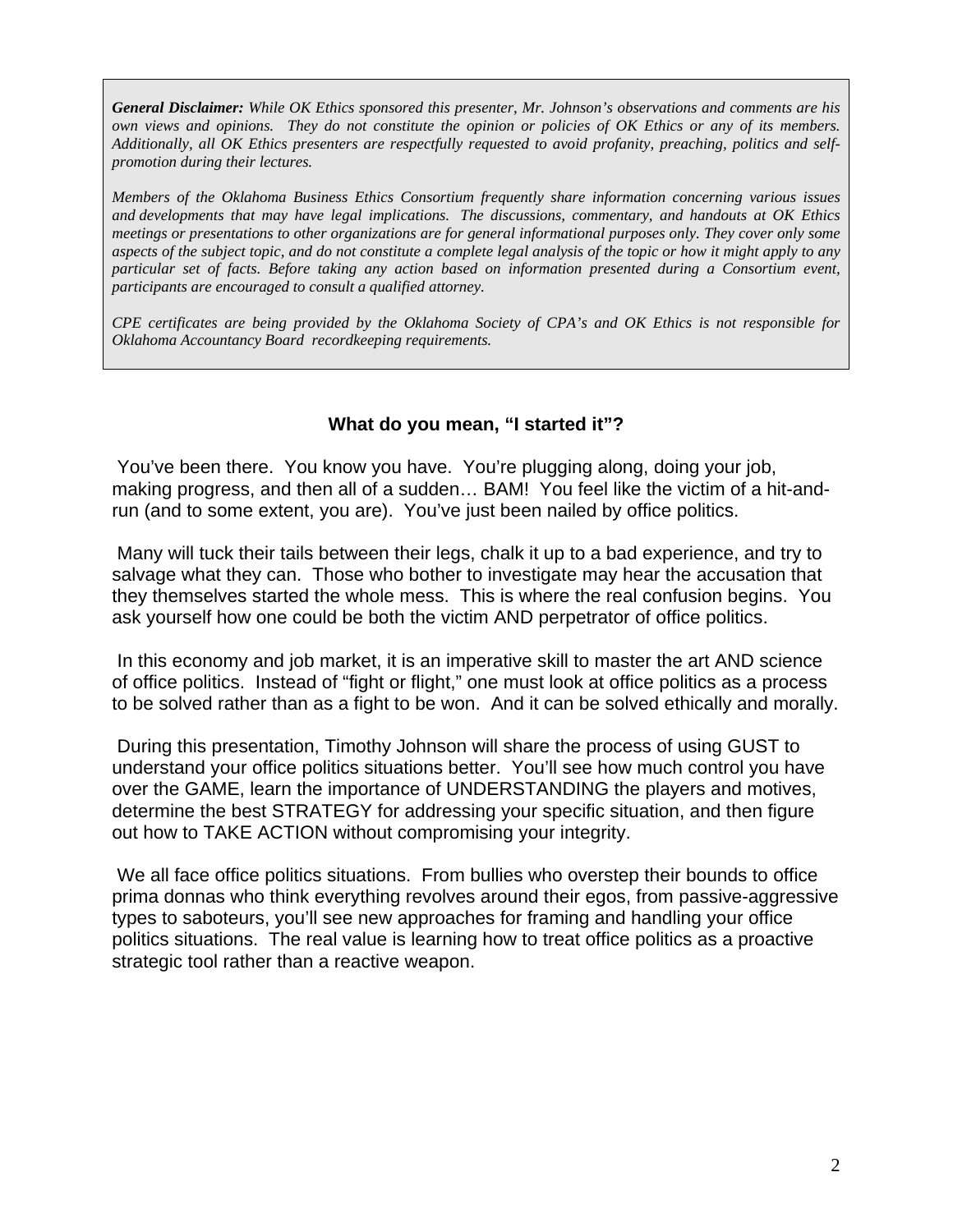# **Tactics to compete with difficult coworker?**

### Dear Office-Politics,

I am writing on behalf of a close friend. "Jane" has asked me to help her find tactics to compete with a difficult coworker.

Jane has been in her job for two years. For the first year, she felt valued. Then another woman, "Laura," joined Jane's department. Jane's work life has been deteriorating ever since.



Laura is something of an overachiever and, by what I hear from Jane (I do not work with them), a consummate politicker. Laura has ingratiated herself to their mutual superior, is chummy with many of their colleagues and appears helpful to and liked by all — except Jane. Laura gathers information on projects that are not her responsibility, including Jane's. Laura shares in-depth with others while offering Jane only minimal, grudging (though civil) assistance. Laura communicates well with everyone, except for Jane, who receives offhanded and unapologetic notice of important activities, if any.

Jane feels Laura's personal friendship with the manager results in a bias in Laura's favor. Laura has begun to receive choice project assignments while Jane is feeling marginalized. Jane is concerned that she has fallen out of favor and may be at risk

should any belt-tightening occur.

In short, Laura is well liked, competent and appears to have set her sights on Jane as

the person to climb over on her way up. Jane has asked me how to fight back. Jane admits that she cannot match Laura's seeming omnipresence or quantity of work. With this route closed, she sees two remaining strategies: strengthen and defend her own position, or expose and weaken Laura's. I've offered what advice I can, but I've never been in someone's cross hairs like this. Is the better course here to attack the chinks in her competitor's armor? If so, how?



~ Concerned Adviser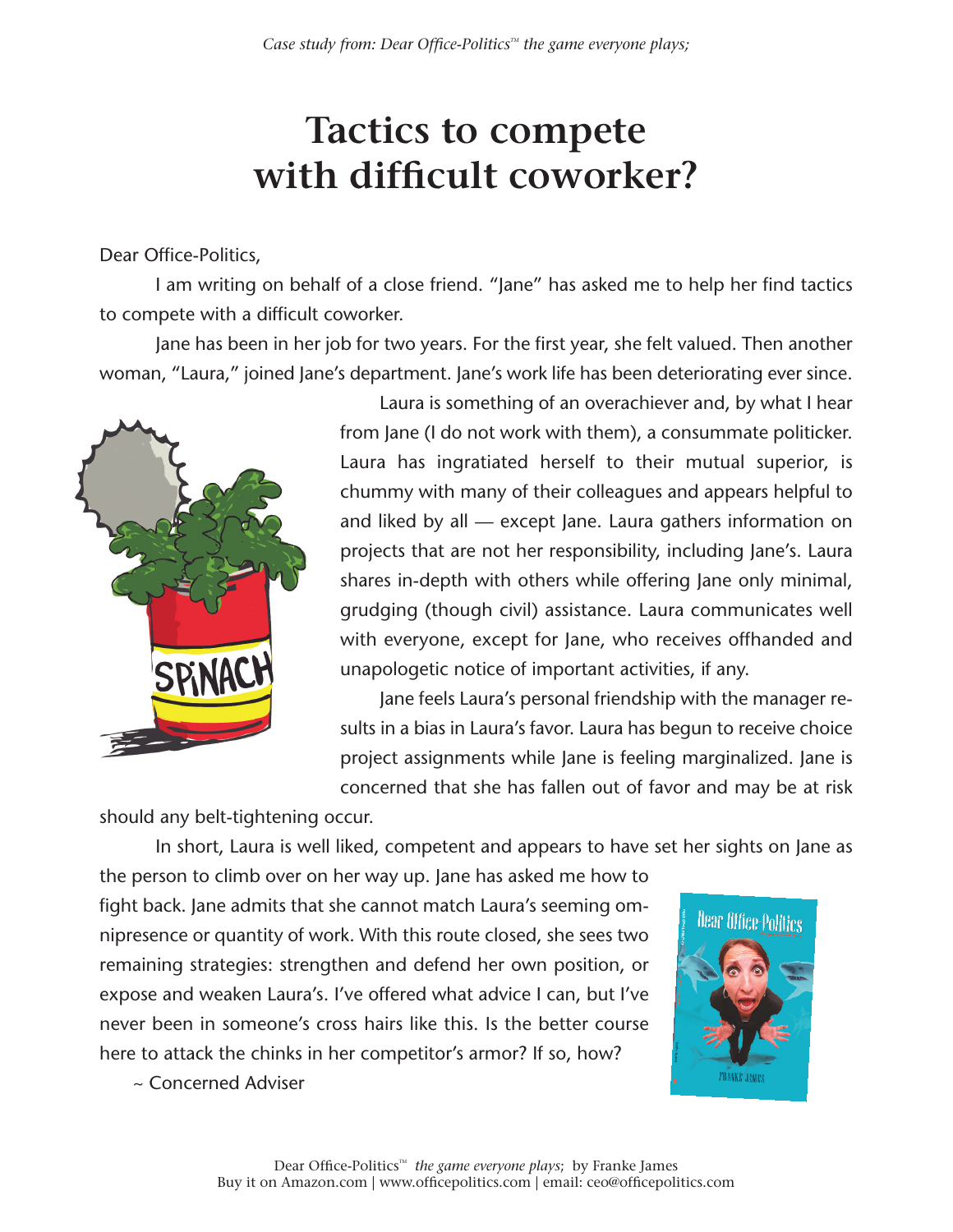# **Office karma: I wonder when will she get hers?**

### Dear Office-Politics,

I am in desperate need of your advice. I work in a small, family owned construction firm. One of the non-family members is a complete-bully-spy-know-it-all-done-it-all-backstabbing -wretch of a person. I believe in office karma, but sometimes (especially when it comes to this person) you have to wonder WHEN will she get hers?



**Yes, the office bully... That's the one.**

This person is constantly watching, waiting for any little mistake. When she spots one, she immediately gets on her high horse and tells management how to do their jobs. Why they put up with her I will never know?!

If we were in a customer related industry, she would have been gone long ago. She can be extremely rude and racist; and sometimes they will chime right in with her. I have gone to management, but my concerns have fallen on deaf ears for five years now.

I love my job, but every day I am on guard. The office politics here have been taking a toll on me for quite some time. I have applied for other jobs and yet nothing happens. I feel so stuck. While the emperor here is spinning a new wardrobe every day, I just sit at my desk, mind my own business and do my job.

What is a person to do when you complain to management and:

- A. They don't care
- B. They see it only as a personality conflict
- C. They let her get away with it?

I have been documenting things for about a year now, and have considered seeking legal advice — but sometimes I don't know if it would do any good. Any advice you could provide would be greatly appreciated.